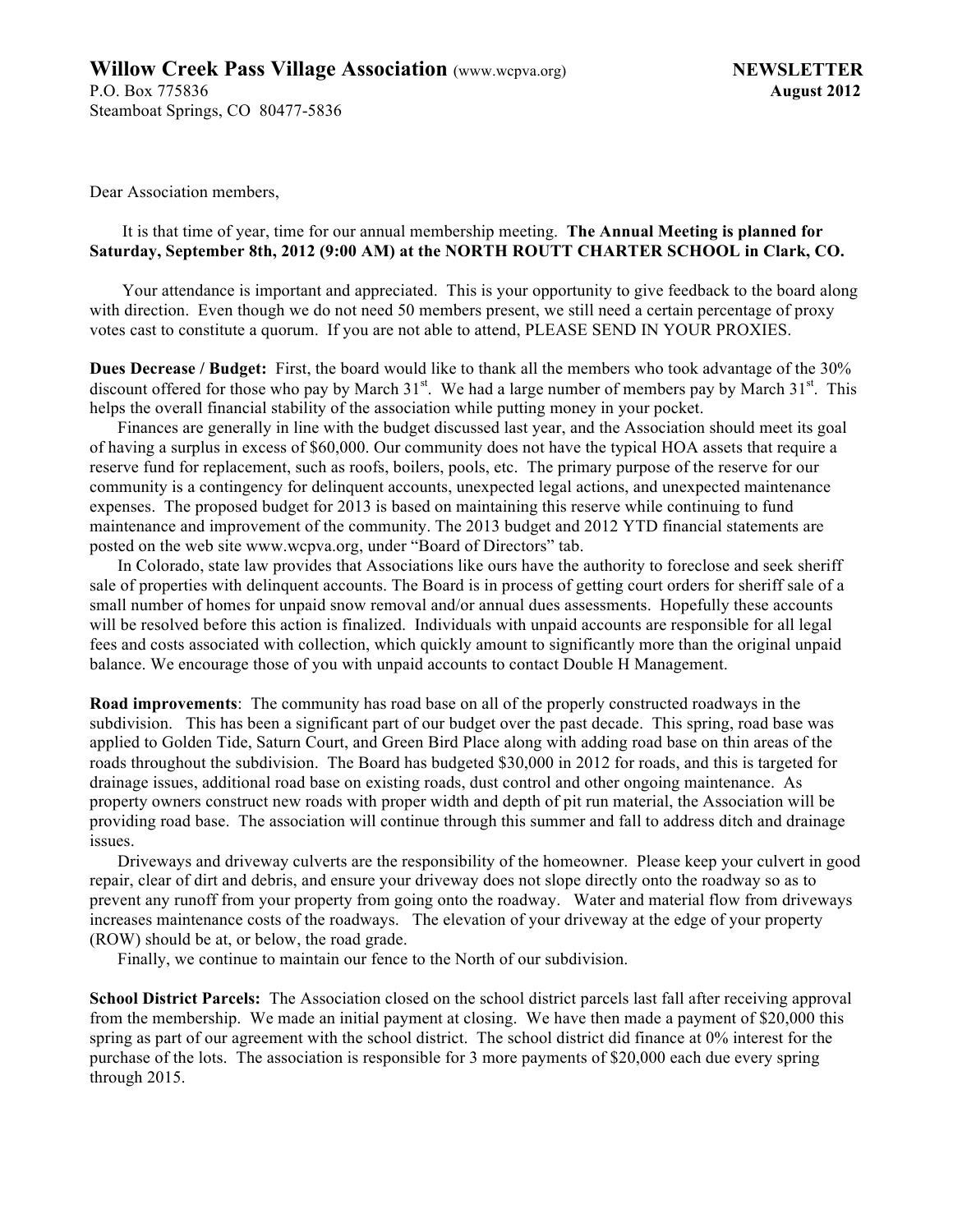**Pine Beetle Infestation**: The USFS logging project east of the subdivision was completed last fall. On the west side of the subdivision between C.R. 129 and the greenbelt east of Jupiter is BLM land. The BLM has been working towards logging their property to remove many dead trees which pose a fire hazard along with a falling hazard. They have completed their environmental study and are in the process of hiring a logging contractor to remove the dead trees. The association will work with the BLM and the logging contractor to log the greenbelt between Jupiter property owner's land and BLM land. The greenbelt has many dead trees like the BLM land. The association is in the process of applying for a grant that should pay for the logging of our greenbelt. At this point, we will budget money for this project but feel confident the association will be successful in receiving the grant. We are still hoping to see the logging take place this year.

**Covenant violations / ECC:** At the 2011 Annual meeting, the community discussed the existing covenants and construction guidelines, and the direction from the community was for the Board to continuously enforce these restrictions. In response, the Board has contacted the households who clearly are not in line with our community code to get issues addressed, with varying degrees of success. Many have responded in a positive manner, either addressing the issue or discussing with the ECC/Board in a reasonable manner to address the issues. Of course, in issues such as these, there are a few who adamantly refuse to address the issues. The Board established a process where a resident has 30 days to address the issue (as specified in the covenants), then is fined at \$25.00 per day until it is completed. Please note that the courts have upheld these daily fines and an Association's right to collect, even when they have been accruing for many years.

Our community is governed by a set of covenants and restrictions (CC&Rs), which were established in 1972(and 2001), and are a restriction to title to all property within the subdivision. When each of us purchased our property, we agreed to abide by these simple guidelines. We each have a responsibility to maintain our property within these guidelines, as well as have the reasonable expectation that everyone in the community will do the same. These guidelines are available on the Association's web site, and include keeping home and lot from being unsightly, keeping improvements in good state of repair, burying (or properly screening) fuel tanks, keeping pets under control, meeting community standards for construction and fencing, etc. Our community's CC&Rs are more lenient that most other communities, but still establish a minimum standard we all must meet.

**New Construction:** As a reminder, any construction that occurs in the subdivision must first be approved by the Environmental Control Committee. This includes homes, garages, sheds, and site work. Design submittals can be made to Double H Management Company, and the procedures and requirements are available on the web site (www.wcpva.org).

**Water & Sanitation District:** The Steamboat Lake Water & Sanitation District (SLWSD) is governed by a separate Board of Directors, and is not part of the Association. The SLWSD contact information is contained at www.colorado.gov/SLWSD and questions regarding tax issues, bills, water leaks, road damage, etc should be directed to the SLWSD Board.

**Trail System**: There has been expressed interest in adding recreation opportunities. There was support both from the members at the meeting and from the survey we put out last year to research a trail system. The board has added a line in the budget of \$10,000 to go towards a study and plan for trails. This will allow the association to research the feasibility of a trail system as well as develop a plan. Once we complete this first step, the association could then look at the costs to build the trail system as well as a phasing plan to implement. By accepting the budget, the board will take the first step. By rejecting the budget with the trail system budget line, the board most likely will move the funds towards reserves.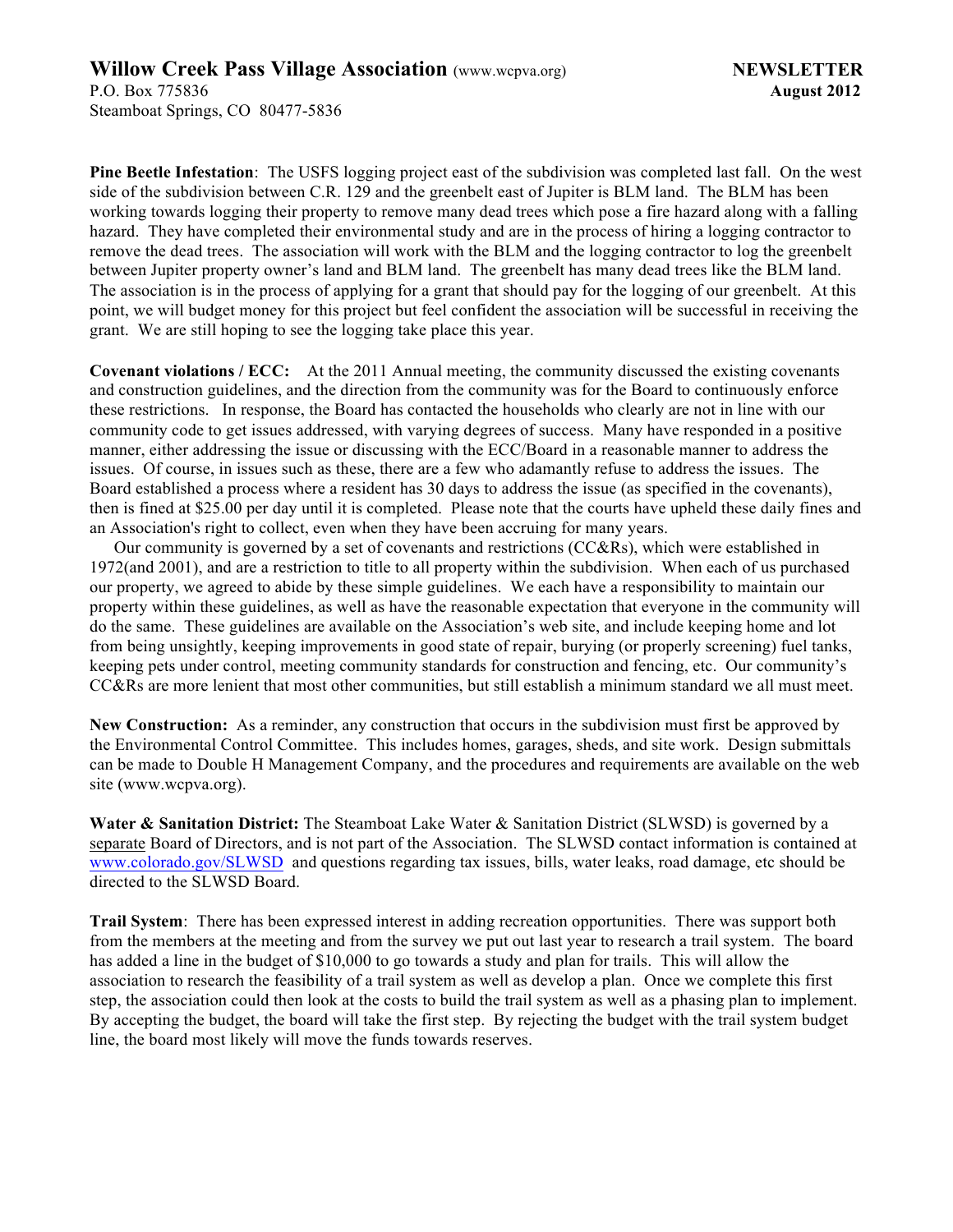**Covenant Change Proposal:** The board of directors has been notified that a member of the community has chickens. Though are covenants has a paragraph about pets, there is no specific animal defined as included or excluded. Our covenants say the following:

C. Animals. No animals shall be kept or maintained on any lot in the Development, except the usual domestic household pets; and in such cases, such household pets shall be kept confined or attached to a leash so as not to become a nuisance. No animals may be raised for commercial purposes.

The board did seek the ad**vice** of our counsel and our counsel presented the following professional opinion:

 The covenants used some very helpful language. Not only are pets limited to "household' pets, they are limited to "usual domestic" household pets. To me, it is clear that the drafters of the covenants intended to limit animals to the type of animals that most people would commonly expect to live inside a house, like dogs and cats.

 That being said, the words are not specific and do not list the types of animals that are prohibited. The general rule is that restrictive covenants are strictly construed to not expand their application beyond the express words.

The member of the community with chickens asked the board for the opportunity to add language to the covenants to allow chickens with certain restrictions. The board is divided and feels this is beyond the board and needs to hear from the membership. The board is requesting that the membership make their opinion known by voting on the ballot initiative to amend the covenants. The change proposed would add a single sentence to the Animals section as follows.

*The only exception to the foregoing being that up to 10 chickens (no roosters) may be kept on a lot as long as they are confined and do not become a nuisance."*

Please see Ballot for your voting opportunity.

**Board of Directors:** There are two seats up for election this year, a "class A" position along with a "class B" position. In addition, a board member who is in the process of moving out of our subdivision and selling their home has asked the board to seek a volunteer for their position which is an "at large" seat. Your participation is needed. We believe the community is better served with a full board. Anyone who is interested, please attend the annual meeting. These are volunteer positions and we thank all those who have dedicated their time and energy to serving their community.

So for the remainder of 2012, the Board will focus on maintaining an adequate financial reserve, continue with covenant enforcement and collections of unpaid accounts, and continue to maintain roads and assets. As collections and finances warrant, further roadwork and drainage projects will be conducted.

Enjoy the rest of the summer, and we hope to see you September  $8<sup>th</sup>$ .

Sincerely, Board of Directors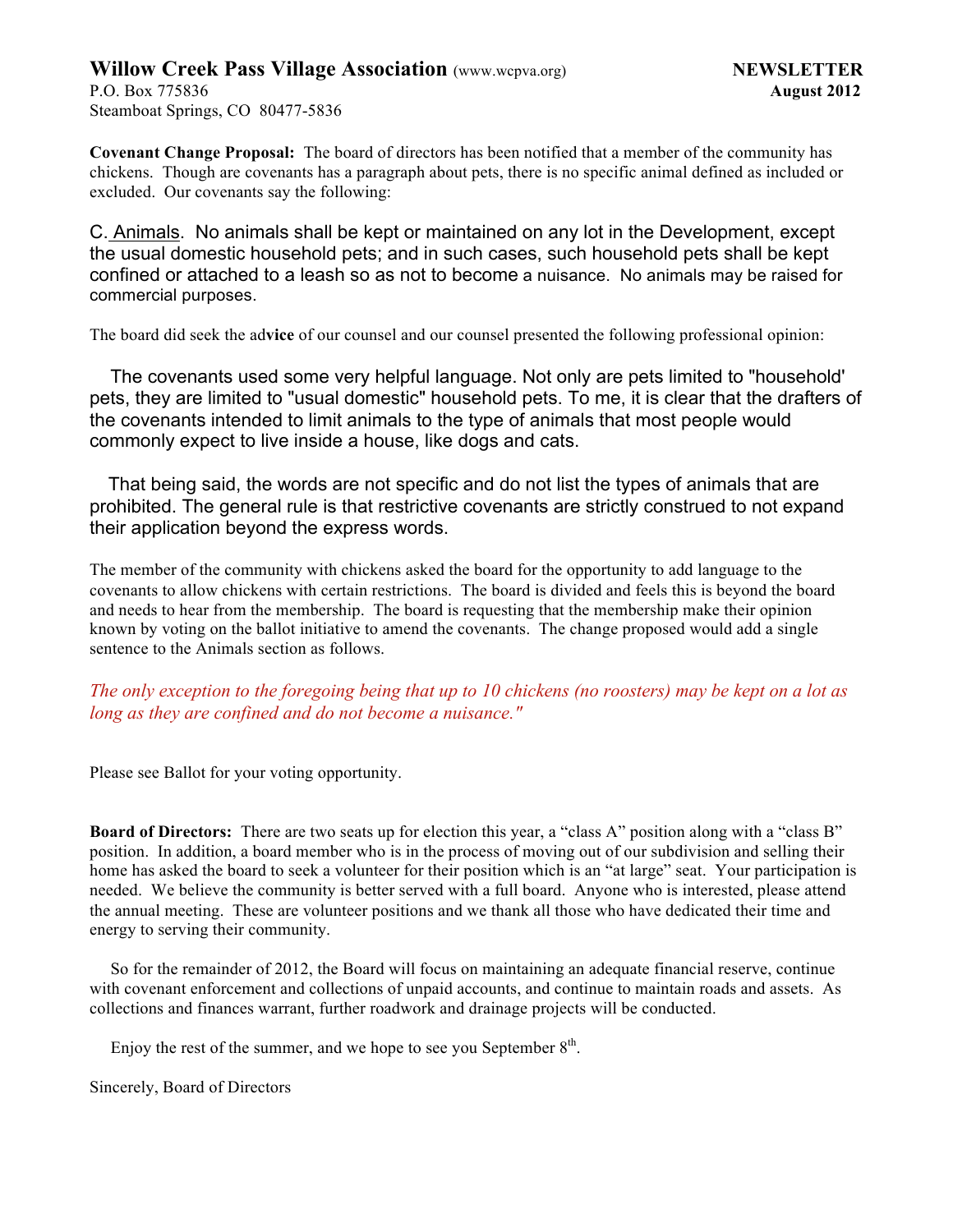P.O. Box 775836 **August 2012** Steamboat Springs, CO 80477-5836

#### **Board of Directors:**

| board of birtetors.                             |                        |              |                           |
|-------------------------------------------------|------------------------|--------------|---------------------------|
|                                                 | Class /                |              |                           |
| Name                                            | Term Expiration        | Telephone    | <b>EMAIL</b>              |
| Ron Davies (President)                          | Class A $/ 2012$       | 970-846-9647 | ron.davies@wcpva.org      |
| Rusty Baker (Vice Pres.)                        | At Large $/ 2014$      | 970-819-8559 | rusty.baker@wcpva.org     |
| Tim Stone (Sec/Treas.)                          | Class A $/ 2013$       | 970-846-8091 | tim.stone@wcpva.org       |
| David Kliewer                                   | Class $B / 2012$       | 719-598-3536 | david.kliewer@wcpva.org   |
| Pat Aiello                                      | Class $C/2013$         | 303-674-2888 | pat.aeillo@wcpva.org      |
| <b>Bill Pass</b>                                | Class $D / 2013$       | 303-886-8251 | bill.pass@wcpva.org       |
| Jeannie Lodwick                                 | At Large $/ 2014$      | 303-789-0417 | jeannie.lodwick@wcpva.org |
| <b>Management Services:</b>                     |                        |              |                           |
| Double H Management                             | Sue or Hans Hochreiter | 970-879-6697 | $doublehsu(agmail.com)$   |
| <b>Environmental Control Committee Contact:</b> | Tim Stone              | 970-871-9548 | tim.stone@wcpva.org       |

**Website:** www.wcpva.org contact info, meeting minutes, newsletters, Association documents, etc.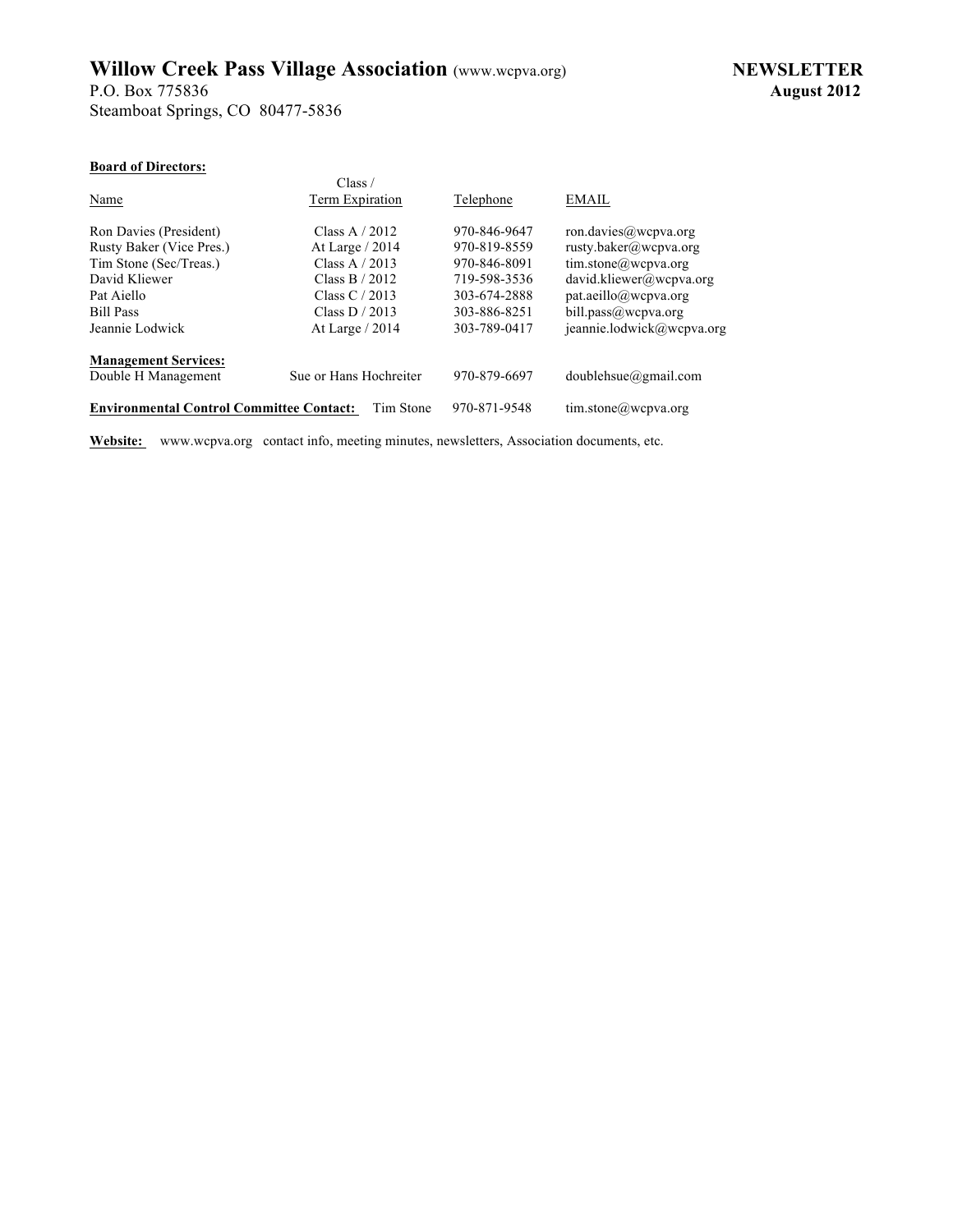P.O. Box 775836 **August 2012** Steamboat Springs, CO 80477-5836

#### **ANNUAL MEETING NOTICE:**

Saturday, September 8, 2012

The 2012 Annual Meeting will be held on Saturday, September 8, 2012 at the **NORHT ROUTT CHARTER SCHOOL**, located on County Road 129, just past The Clark Store.

#### 9:00 A.M. 2012 ANNUAL MEETING

- 1. Introduction / Overview
- 2. Annual Meeting minutes
- 3. Financial Report 2012 YTD
- 4. Finances 2013 Proposed Budget
- 5. Covenant enforcement
- 6. Pine Beetle Infestation Project
- 7. Recreation opportunities and a Trail System
- 8. Our covenants with the regard to chickens and should language be added to our covenants.
- 9. Election of Board of Directors
- 10. Open Forum
- 11. Adjournment

Board positions are for three-year terms. Elections will be held for the following two Board of Director positions.

- − one Class A position for a 3 year term
- − one Class B position for a 3 year term
- − one At-large position for a 2 year term, replace a board member resigning.

#### **PROXY VOTING**

There will be a few issues to be voted on by the membership at the Annual Meeting. If you are planning on attending, it is not required that you mail in your vote or proxy. There are two proxy ballot options; a "Directed Proxy" and a "Discretionary Proxy." The Directed Proxy allows you to name the Board of Directors or an individual to cast your vote as *you direct*, or you can direct them to cast your vote as *they decide* (Discretionary Proxy).

All DUES, FINES, AND ASSESSMENTS MUST BE CURRENT FOR YOUR VOTE TO COUNT

Class A members have 10 votes, Class B members have 5 votes, Class C members have 1 vote, Class D members have 5 votes. All mailed Proxy Ballots must be received no later than September  $7<sup>th</sup>$  - in order to be counted at the Annual Meeting.

**IMPORTANT: If you are not planning to attend the 2012 Annual Meeting, PLEASE fill out the attached proxy ballot and mail to:**

**Double H Management (proxy vote) C/o WCPVA PO Box 775836 Steamboat Springs, CO 80477-5836.**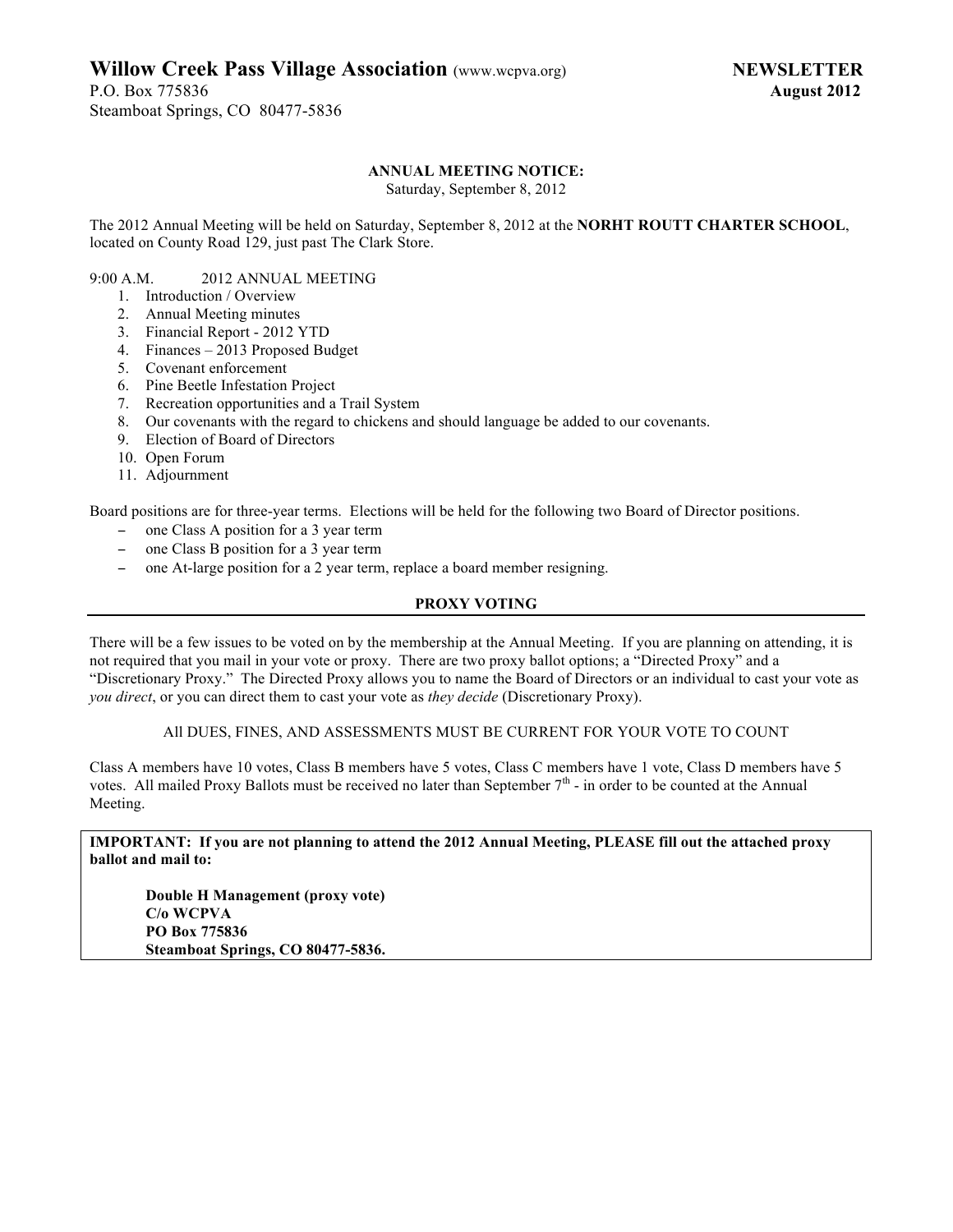P.O. Box 775836 **August 2012** Steamboat Springs, CO 80477-5836

| <b>OR</b><br>Routt County School District.<br>covenants regarding chickens. | I/We, (your name or names) direct that (entity, or name of person, casting your vote)<br>shall cast my / our vote at their discretion regarding all issues before the membership at the 2012Annual Meeting.<br>DIRECTED PROXY BALLOT<br>(your name or names) direct that<br>(name of person or entity casting your vote)<br>shall cast my/our vote as follows for the Ballot Measure to Authorize Purchase of 2-21 acre Parcels currently owned by the<br>I/We, (your name or names) direct that (name of person or entity casting your vote)<br>shall cast my / our vote as follows for the Ballot Measure to authorize the additional language to section "C. Animals" of our<br>The only exception to the foregoing being that up to 10 chickens (no roosters) may be kept on a lot as long<br>as they are confined and do not become a nuisance." |
|-----------------------------------------------------------------------------|-------------------------------------------------------------------------------------------------------------------------------------------------------------------------------------------------------------------------------------------------------------------------------------------------------------------------------------------------------------------------------------------------------------------------------------------------------------------------------------------------------------------------------------------------------------------------------------------------------------------------------------------------------------------------------------------------------------------------------------------------------------------------------------------------------------------------------------------------------|
|                                                                             |                                                                                                                                                                                                                                                                                                                                                                                                                                                                                                                                                                                                                                                                                                                                                                                                                                                       |
|                                                                             |                                                                                                                                                                                                                                                                                                                                                                                                                                                                                                                                                                                                                                                                                                                                                                                                                                                       |
|                                                                             |                                                                                                                                                                                                                                                                                                                                                                                                                                                                                                                                                                                                                                                                                                                                                                                                                                                       |
|                                                                             |                                                                                                                                                                                                                                                                                                                                                                                                                                                                                                                                                                                                                                                                                                                                                                                                                                                       |
|                                                                             |                                                                                                                                                                                                                                                                                                                                                                                                                                                                                                                                                                                                                                                                                                                                                                                                                                                       |
|                                                                             |                                                                                                                                                                                                                                                                                                                                                                                                                                                                                                                                                                                                                                                                                                                                                                                                                                                       |
|                                                                             |                                                                                                                                                                                                                                                                                                                                                                                                                                                                                                                                                                                                                                                                                                                                                                                                                                                       |
|                                                                             |                                                                                                                                                                                                                                                                                                                                                                                                                                                                                                                                                                                                                                                                                                                                                                                                                                                       |
|                                                                             |                                                                                                                                                                                                                                                                                                                                                                                                                                                                                                                                                                                                                                                                                                                                                                                                                                                       |
|                                                                             |                                                                                                                                                                                                                                                                                                                                                                                                                                                                                                                                                                                                                                                                                                                                                                                                                                                       |
|                                                                             |                                                                                                                                                                                                                                                                                                                                                                                                                                                                                                                                                                                                                                                                                                                                                                                                                                                       |
|                                                                             |                                                                                                                                                                                                                                                                                                                                                                                                                                                                                                                                                                                                                                                                                                                                                                                                                                                       |
|                                                                             |                                                                                                                                                                                                                                                                                                                                                                                                                                                                                                                                                                                                                                                                                                                                                                                                                                                       |
|                                                                             |                                                                                                                                                                                                                                                                                                                                                                                                                                                                                                                                                                                                                                                                                                                                                                                                                                                       |
|                                                                             |                                                                                                                                                                                                                                                                                                                                                                                                                                                                                                                                                                                                                                                                                                                                                                                                                                                       |
|                                                                             |                                                                                                                                                                                                                                                                                                                                                                                                                                                                                                                                                                                                                                                                                                                                                                                                                                                       |
|                                                                             |                                                                                                                                                                                                                                                                                                                                                                                                                                                                                                                                                                                                                                                                                                                                                                                                                                                       |
|                                                                             |                                                                                                                                                                                                                                                                                                                                                                                                                                                                                                                                                                                                                                                                                                                                                                                                                                                       |
| (3 year term)                                                               | Write in:                                                                                                                                                                                                                                                                                                                                                                                                                                                                                                                                                                                                                                                                                                                                                                                                                                             |
|                                                                             |                                                                                                                                                                                                                                                                                                                                                                                                                                                                                                                                                                                                                                                                                                                                                                                                                                                       |
| At "Class A" Director:<br>At "Class B" Director:<br>(3 year term)           | Write in:                                                                                                                                                                                                                                                                                                                                                                                                                                                                                                                                                                                                                                                                                                                                                                                                                                             |
| At "At Large" Director:<br>(2 year term)                                    | Write in:                                                                                                                                                                                                                                                                                                                                                                                                                                                                                                                                                                                                                                                                                                                                                                                                                                             |
| Approve<br>Disapprove<br>Election of Board of Directors.                    |                                                                                                                                                                                                                                                                                                                                                                                                                                                                                                                                                                                                                                                                                                                                                                                                                                                       |